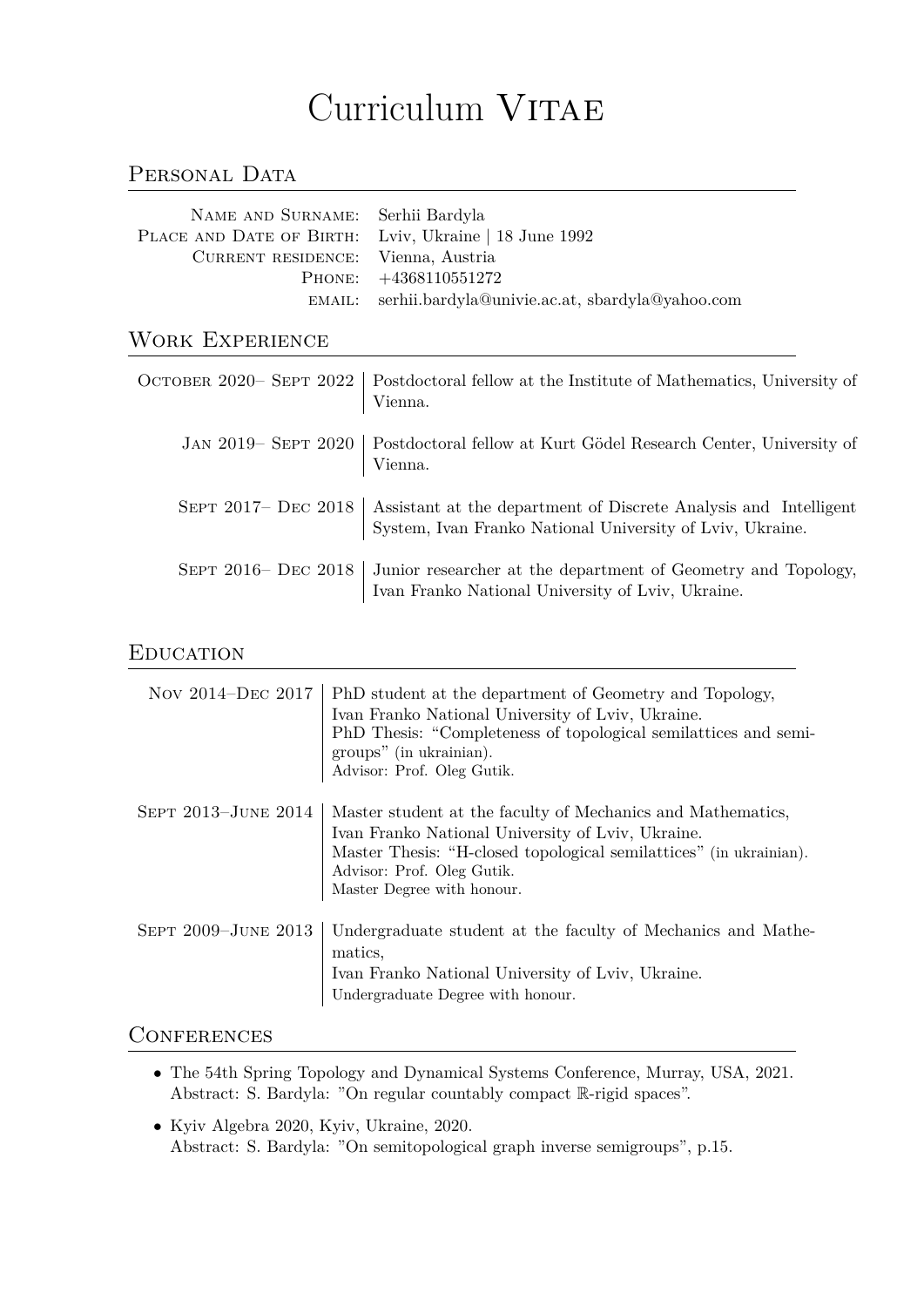- *•* Catania Set-theory & Topology, Catania, Italy, 2020. Abstract: S. Bardyla, A. Osipov: "On regular countably compact spaces admitting only constant continuous mappings into a given space", p.30.
- Set-theoretic methods in topology and real functions theory, Kosice, Slovakia, 2019. Abstract: S. Bardyla: "Subspaces of compact-like topological spaces", p.23.
- *•* The 14-th Summer School "Analysis, Topology, Algebra and applications", Pidzakharychi village, Ukraine, 2019. Abstract: S. Bardyla: "Cardinal characteristics of the lattice of shift-continuous topologies on the bicyclic monoid with an adjoined zero", p.6.
- *•* 7-th European Set Theory Conference, Vienna, Austria, 2019.
- *•* 12-th Young Set Theory Workshop (Advanced Class in Set Theory), Vienna, Austria, 2019.
- Interdisciplinary Colloquium in Topology and its Applications, Vigo, Spain, 2019. Abstract: S. Bardyla: "Subspaces of *ω*-bounded topological spaces", p.45–48.
- International conference "Semigroups and Groups, Automata, Logics", Cremona, Italy, 2019. Abstract: S. Bardyla: "Semitopological graph inverse semigroups", p.39.
- Winter School in Abstract Analysis (Set Theory and Topology), Hejnice, Czech Republic, 2019. Abstract: S. Bardyla: "Dense and closed subsets of compact-like topological spaces".
- The 13-th summer school "Analysis, Topology and Applications", Vyzhnytsya, 2018. Abstract: S. Bardyla: "Weak topologies on topologized semilattices", p.8.
- *•* International scientific conference «Dynamical Methods in Algebra, Geometry and Topology», Udine, Italy, 2018. Abstract: T. Banakh, S. Bardyla: "On complete semitopological semilattices".
- International scientific conference «Algebraic and geometric methods of analysis», Odesa, 2018. Abstract: S. Bardyla, H. Kvasnytsia: "Semitopological graph inverse semigroups",
- Winter School in Abstract Analysis (Set Theory and Topology), Hejnice, Czech Republic, 2018.

Abstract: S. Bardyla: "On locally compact semitopological graph inverse semigroups".

- Winter School in Abstract Analysis (Analysis), Svratka, Czech Republic, 2018. Abstract: S. Bardyla: "On locally compact semitopological graph inverse semigroups".
- International Conference in Functional Analysys dedicated to the 125-th anniversary of Stefan Banach, Lviv, 2017. Abstract: S. Bardyla: "Topological graph inverse semigroups", p.32.
- *•* XII summer school "Algebra, Topology and Analysis", Kolochava, 2017. Abstract: S. Bardyla: "Topological graph inverse semigroups", p.58.

p.4.

• International scientific conference «Algebraic and geometric methods of analysis», Odesa, 2017. Abstract: S. Bardyla: "On a semitopological *α*-bicyclic semigroup", p.45.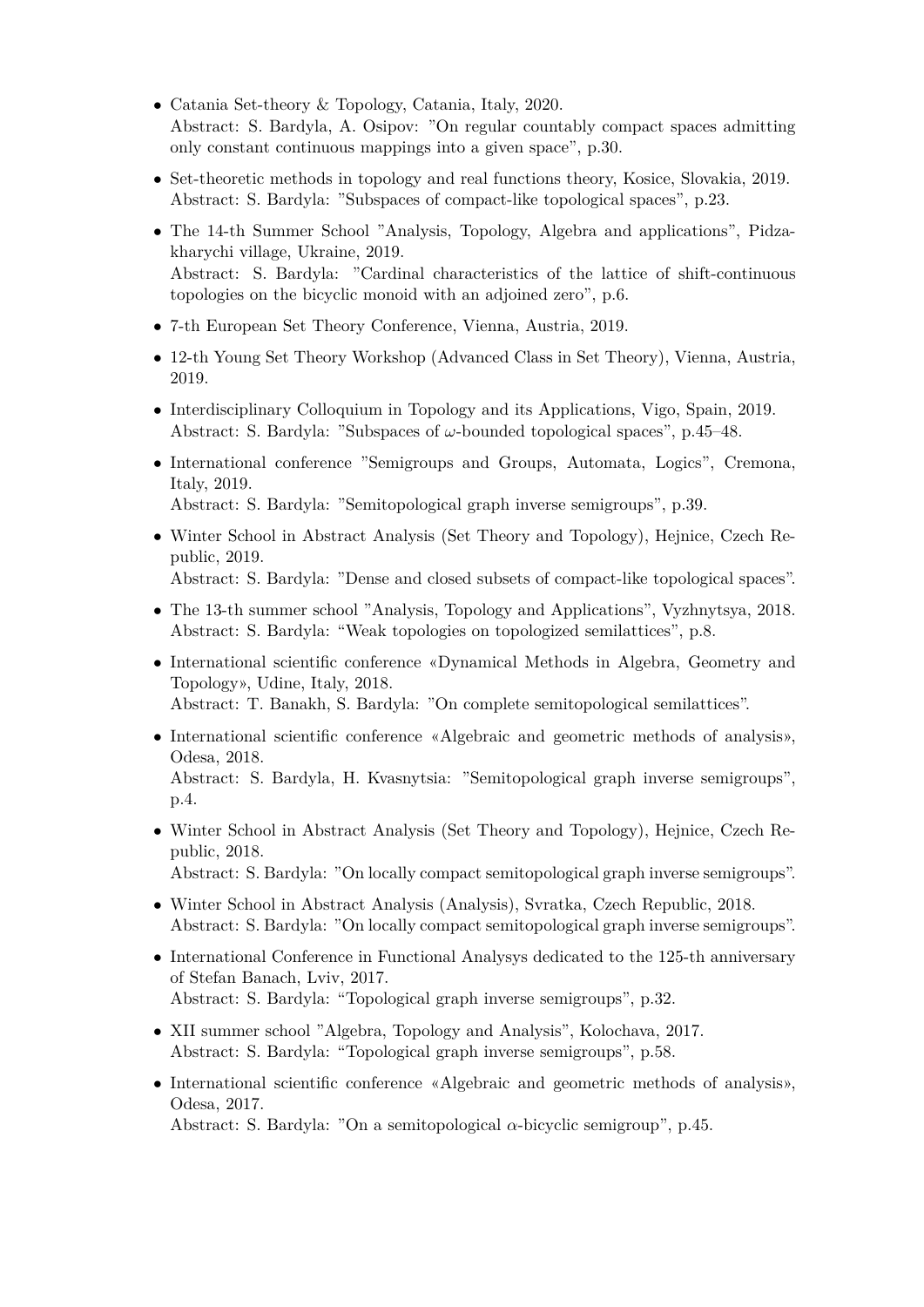- *•* Winter School in Abstract Analysis (Set Theory and Topology), Hejnice, Czech Republic, 2017. Abstract: S. Bardyla: "On the semitopological locally compact *α*-bicyclic monoid".
- The international conference dedicated to the 120-th anniversary of Kazimierz Kuratowski, Lviv, 2016. Abstract: S. Bardyla, O. Gutik: "The embeddings and closures of a topological *λ*polycyclic monoid", p.9.
- *•* XI summer school "Algebra, Topology and Analysis", Odesa, 2016. Abstract: S. Bardyla, O. Gutik: "The embeddings and closures of a topological *λ*polycyclic monoid", p.34.
- *•* 7-th European Congress of Mathemathics, Berlin, 2016. Abstract: S. Bardyla, O. Gutik, O. Ravsky: "H-closed quasitopological groups", p.379.
- The international conference "Geometry and topology in Odessa", Odesa, 2016. Abstract: S. Bardyla, O. Gutik, O. Ravsky: "H-closed quasitopological groups", p.13.
- *•* X summer school "Algebra, Topology and Analysis", Odesa, 2015. Abstract: S. Bardyla, O. Gutik, O. Ravsky: "H-closed quasitopological groups", p.67.
- Conference dedicated to the 100-th anniversary of K.M.Fishman and M.K.Fage, Chernivtsy, 2015. Abstract: S. Bardyla, O. Gutik: "On a semitopological *λ*-polycyclic monoid", p.134- 135.
- *•* Workshop, Hradec Kralove, Czech Republic, 2014.
- *•* IX international algebraic conference of Ukraine, Lviv, 2013. Abstract: S. Bardyla, O. Gutik: "On H-complete topological semilattices", p.20.
- International conference dedicated to the 120-th anniversary of Stefan Banach, Lviv, 2012.

Abstract: S. Bardyla, O. Gutik: "An example of an H-complete topological semilattice which is not AH-complete", p.76.

## **PREPRINTS**

- 1. T. Banakh, S. Bardyla: "Categorically closed countable semigroups", arXiv:2111.14154.
- 2. S. Bardyla, J. Supina, L. Zdomskyy: "Ideal approach to convergence in functional spaces", arXiv:2111.05049.
- 3. S. Bardyla "On topological McAlister semigroups", arXiv:2103.03301.
- 4. T. Banakh, S. Bardyla, A. Ravsky: "Embeddings into countably compact Hausdorff spaces", arXiv:1906.04541

#### PUBLICATIONS

- 1. S. Bardyla, L. Zdomskyy: "On regular separable countably compact R-rigid spaces", Israel Journal of Mathematics (accepted), arXiv:2007.12171.
- 2. T. Banakh, S. Bardyla: "Characterizing categorically closed commutative semigroups", Journal of Algebra **591** (2022), 84–110.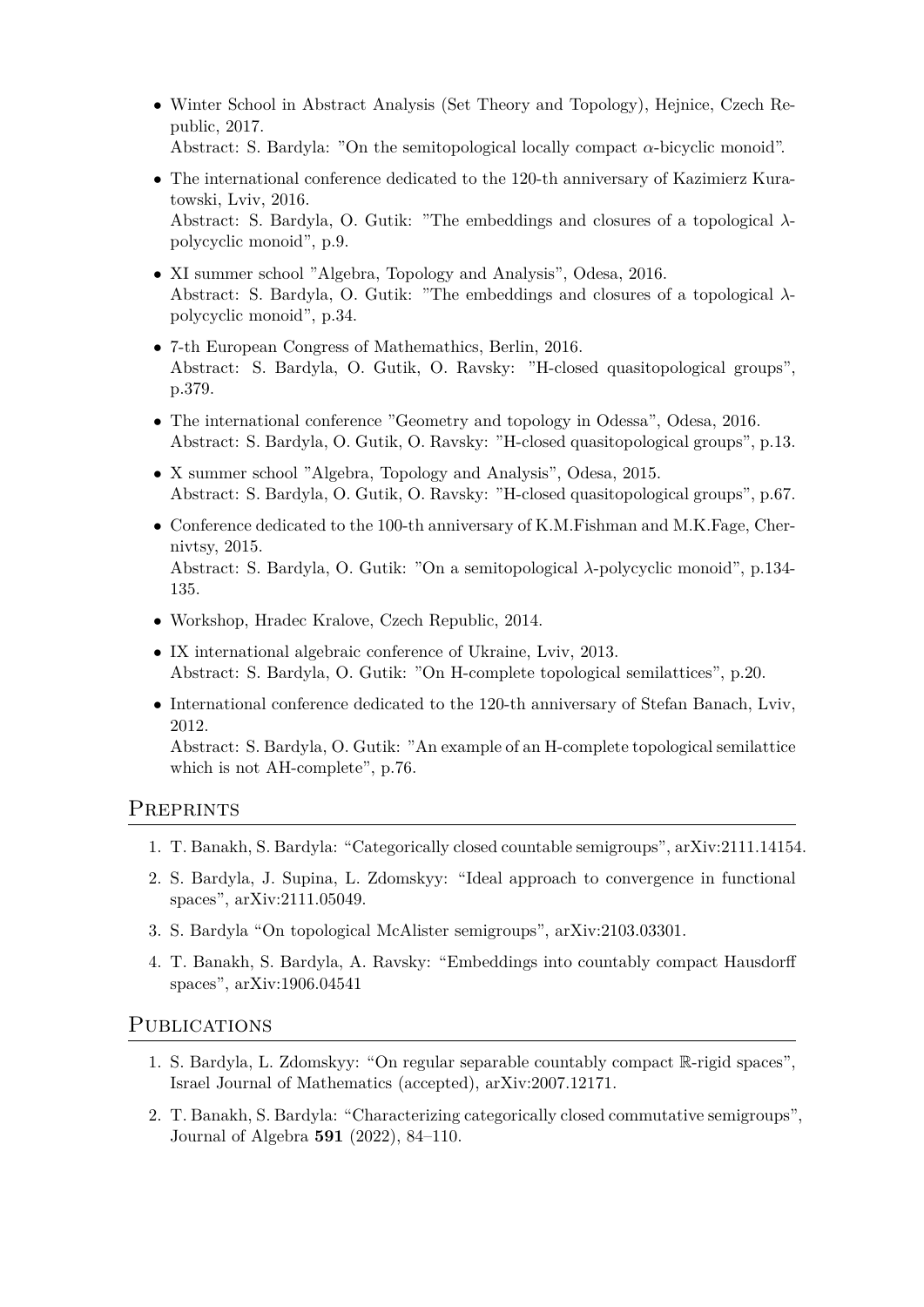- 3. S. Bardyla, A. Osipov: "On regular *κ*-bounded spaces admitting only constant continuous mappings into  $T_1$  spaces of pseudo-character  $\leq \kappa$ ", Act. Math. Hung. **163** (2021), 323–333.
- 4. T. Banakh, S. Bardyla, O. Gutik: "The Lawson number of a semitopological semilattice", Semigroup Forum **103** (2021), 24–37.
- 5. I. Banakh, T. Banakh, S. Bardyla: "A semigroup is finite if and only if it is chain-finite and antichain-finite", Axioms **10**:1 (2021), 9.
- 6. T. Banakh, S. Bardyla: "Complete topologized posets and semilattices", Topology Proceedings **57** (2021), 177–196.
- 7. S. Bardyla, A. Ravsky, L. Zdomskyy: "A countably compact topological group with the non-countably pracompact square", Topology Appl. **279** (2020), 107251.
- 8. S. Bardyla: "On universal objects in the class of graph inverse semigroups", Eur. J. Math. **6** (2020), p.4–13.
- 9. T. Banakh, S. Bardyla, A. Ravsky: "Embedding topological spaces into Hausdorff *κ*-bounded spaces", Topology Appl. **280** (2020), 107277.
- 10. T. Banakh, S. Bardyla: "On images of complete topologized subsemilattices in sequential semitopological semilattices", Semigroup Forum **100** (2020), 662–670.
- 11. S. Bardyla: "Embedding of graph inverse semigroups into CLP-compact topological semigroups", Topology Appl., **272** (2020), 107058.
- 12. T. Banakh, S. Bardyla, A. Ravsky: "A metrizable Lawson semitopological semilattice with non-closed partial order", Proc. Intern. Geom. Centr., **13**:3 (2020), 10–17.
- 13. T. Banakh, S. Bardyla, I. Guran, O. Gutik, A. Ravsky: "Positive answers to Koch's problem in special cases", Topol. Algebra Appl., **8** (2020), 76–87.
- 14. S. Bardyla, A. Ravsky: "Closed subsets of compact-like topological spaces", Applied General Topology, **21**:2 (2020), 201–214.
- 15. S. Bardyla, O. Gutik: "On the lattice of weak topologies on the bicyclic monoid with adjoined zero", Algebra Discr. Math., **30**:1 (2020), 26–43.
- 16. T. Banakh, S. Bardyla, A. Ravsky: "A metrizable semitopological semilattice with non-closed partial order", Topol. Algebra Appl., **8** (2020), 67–75.
- 17. S. Bardyla: "On locally compact topological graph inverse semigroups", Topology Appl., **267** (2019), 106873.
- 18. S. Bardyla: "An alternative look at the structure of graph inverse semigroups", Mat. Stud. **51**:1 (2019), 3–11.
- 19. T. Banakh, S. Bardyla: "Characterizing chain-compact and chain-finite topological semilattices", Semigroup Forum, **98** (2019), no.2, 234–250.
- 20. T. Banakh, S. Bardyla, A. Ravsky: "The closedness of complete subsemilattices in functionally Hausdorff semitopological semilattices", Topology Appl. **267**, (2019), 106874.
- 21. T. Banakh, S. Bardyla: "Completeness and absolute H-closedness of topological semilattices", Topology Appl. **260** (2019), 189–202.
- 22. T. Banakh, S. Bardyla: "The Interplay between weak topologies on topological semilattices", Topology Appl. **259** (2019), 134–154.